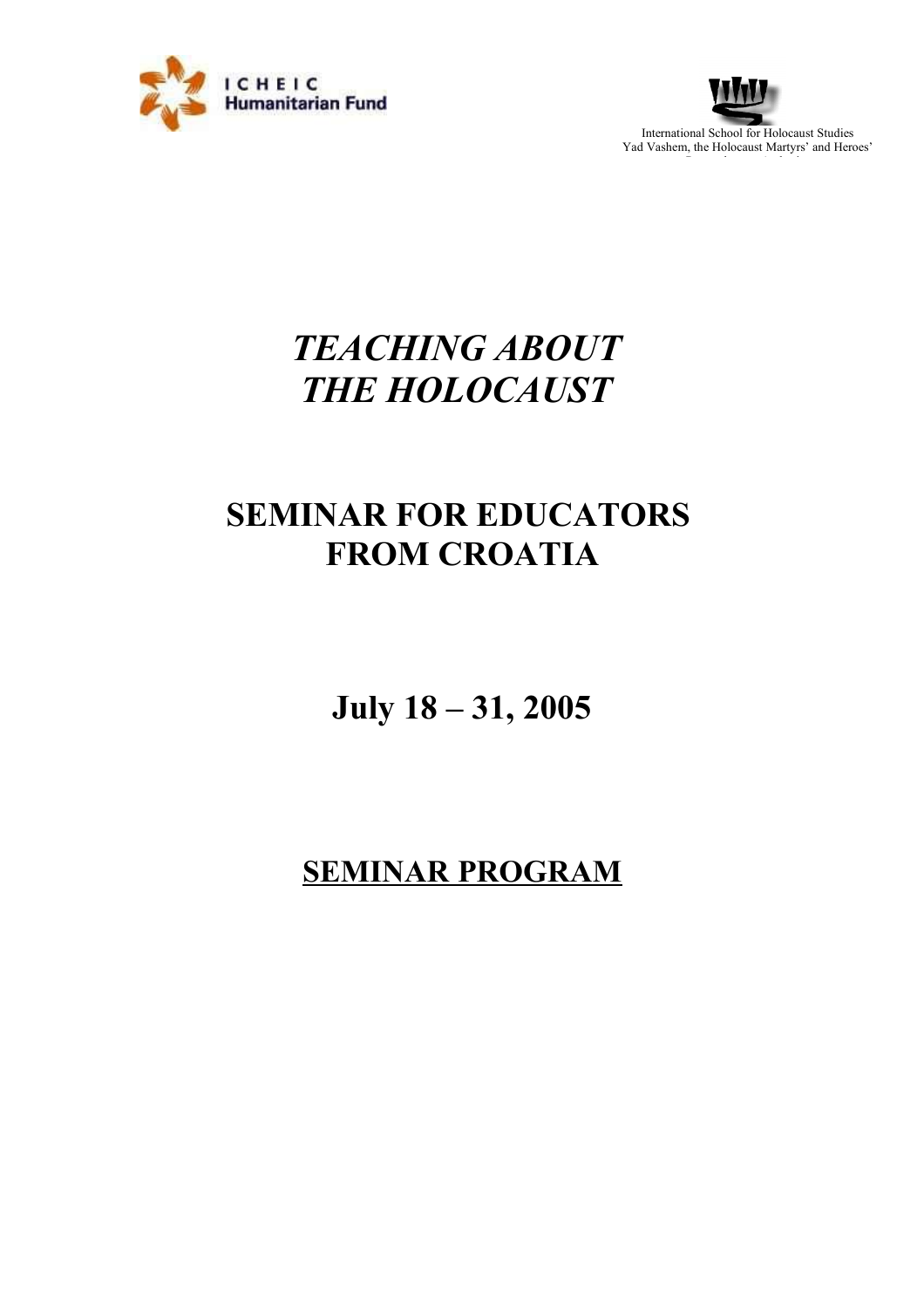



### Monday, July 18

- 01:20 arrival at Tel Aviv airport, transportation to the hotel in Jerusalem
- 12:00 lunch at hotel
- 13:00-18:00 tour of Jerusalem Mr. Zlatko Hirschl, tour guide
- 18:00-19:30 orientation at Yad Vashem, official opening of the seminar His Excellency, Mr. Ivan Del Vechio, Ambassador of the Republic of Croatia in Israel Ms. Zita Turgeman, ISHS, Yad Vashem
- 20:00 dinner at hotel

#### Tuesday, July 19

| What is the Holocaust and what isn't the Holocaust?<br>Dr. Rob Rozett, Yad Vashem                                                                            |
|--------------------------------------------------------------------------------------------------------------------------------------------------------------|
| break                                                                                                                                                        |
| presentation of a pedagogical, mobile unit on Poland and Polish Jewry<br>before the Holocaust<br>Ms. Shira Magen, ISHS, Yad Vashem                           |
| break                                                                                                                                                        |
| A guided tour from a pedagogical perspective in Yad Vashem, down<br>to the Valley of the Communities and inside of it<br>Ms. Zita Turgeman, ISHS, Yad Vashem |
| lunch break in the Valley                                                                                                                                    |
| survivor testimonies on Jewish life before the Holocaust                                                                                                     |
| break                                                                                                                                                        |
| Croats, Israelis and the Holocaust- putting the focus on us- debriefing<br>with Dr. Natan Kellerman, AMCHA                                                   |
|                                                                                                                                                              |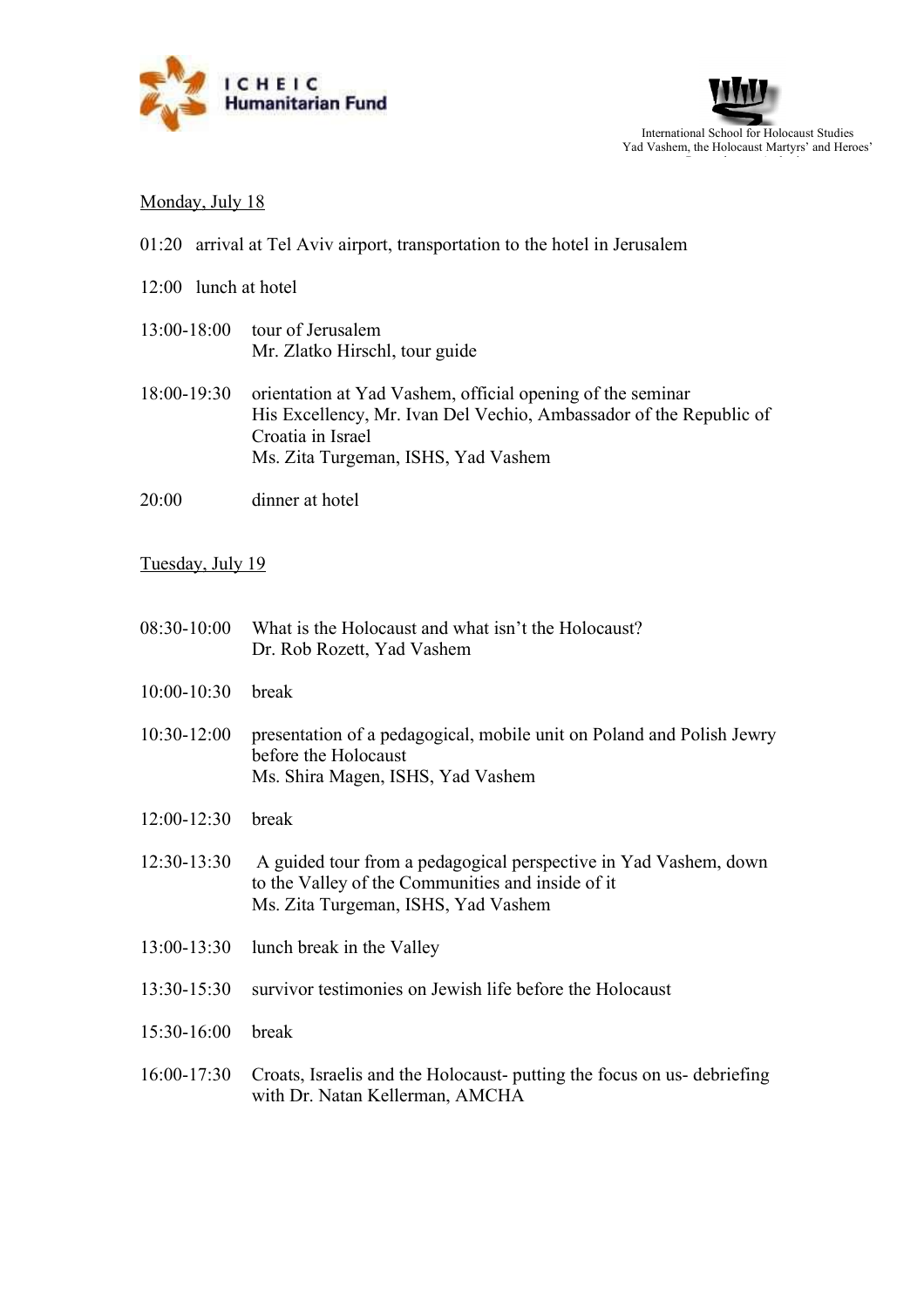



## $We already, July 20$

| $08:30-10:00$       | Jewish life in Germany between the two World Wars<br>Dr. Guy Miron, Yad Vashem |
|---------------------|--------------------------------------------------------------------------------|
| $10:00-10:30$ break |                                                                                |

- 10:30-13:00 A guided visit to the New Historical Museum of Yad Vashem Ms. Zita Turgeman, ISHS, Yad Vashem
- 13:00-14:00 lunch break
- 14:00-15:30 The Educational Philosophy of the ISHS Ms. Shulamit Imber, ISHS, Yad Vashem
- 15:30-16:00 break
- 16:00-17:30 The ITF Guidelines for Holocaust Education Ms. Gretchen Skidmore, USHMM

### Thursday, July 21

| 08:30-10:00             | From Modern Antisemitism to Nazi Ideology<br>Prof. David Bankier, Yad Vashem                                                                               |
|-------------------------|------------------------------------------------------------------------------------------------------------------------------------------------------------|
| $10:00 - 10:30$         | break                                                                                                                                                      |
| $10:30-12:00$           | Anti-Judaism in the Middle Ages- the roots of Modern Antisemitism –<br>educational workshop for high-school<br>Ms. Yael Richler-Friedman, ISHS, Yad Vashem |
| 12:00-13:00 lunch break |                                                                                                                                                            |
|                         | 13:00-14:30 Persecution of the Jews in Nazi Germany, 1933-1939<br>Prof. David Bankier, Yad Vashem                                                          |
| 14:30-15:00             | break                                                                                                                                                      |
| 15:00-16:30             | Discussion on "Why to teach about the Holocaust" together with Yad<br>Vashem staff and Ms. Gretchen Skidmore                                               |

19:00-21:00 guided tour in the Israel Museum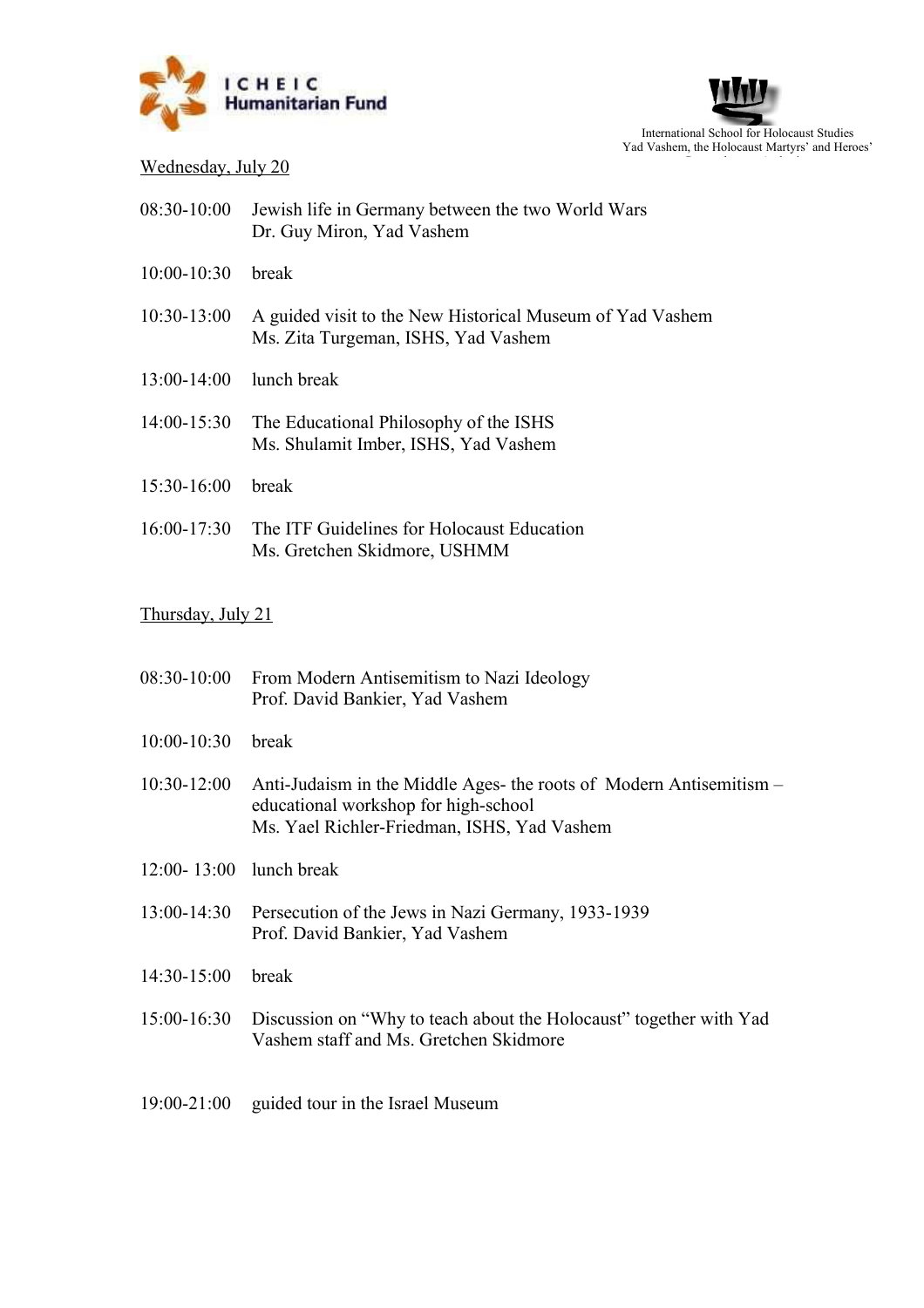



## Friday, July 22

- 08:30-10:00 The use of the internet in Holocaust Education Ms. Gretchen Skidmore, USHMM
- 10:00-10:30 break
- 10:30-11:15 Age-appropriate educational workshop on Nazi Germany "But the story didn't end that way", for high school Mr. Yiftah Meiri, ISHS, Yad Vashem
- 11:15-11:30 break
- 11:30-12:30 Age-appropriate educational workshop on stereotypes and Xenophobia, for elementary and middle school Ms. Zita Turgeman, ISHS, Yad Vashem

#### free afternoon

Evening: visiting a Friday evening prayer at a synagogue Shabbat meal together at the hotel With Rabbi Luciano

Saturday, July 23

A tour to the Massada, and the Dead Sea

Sunday, July 24

- 07:00 optional: Sunday mass at the Ad Senaculum church on Mt. Zion
- 09:00 leaving for Tel-Aviv from the hotel
- 10:00-12:00 Guided visit in the Diaspora Museum
- 12:00-13:00 lunch
- 13:00-18:00 Tour of Tel Aviv and Jaffa Mr. Zlatko Hirschl, tour guide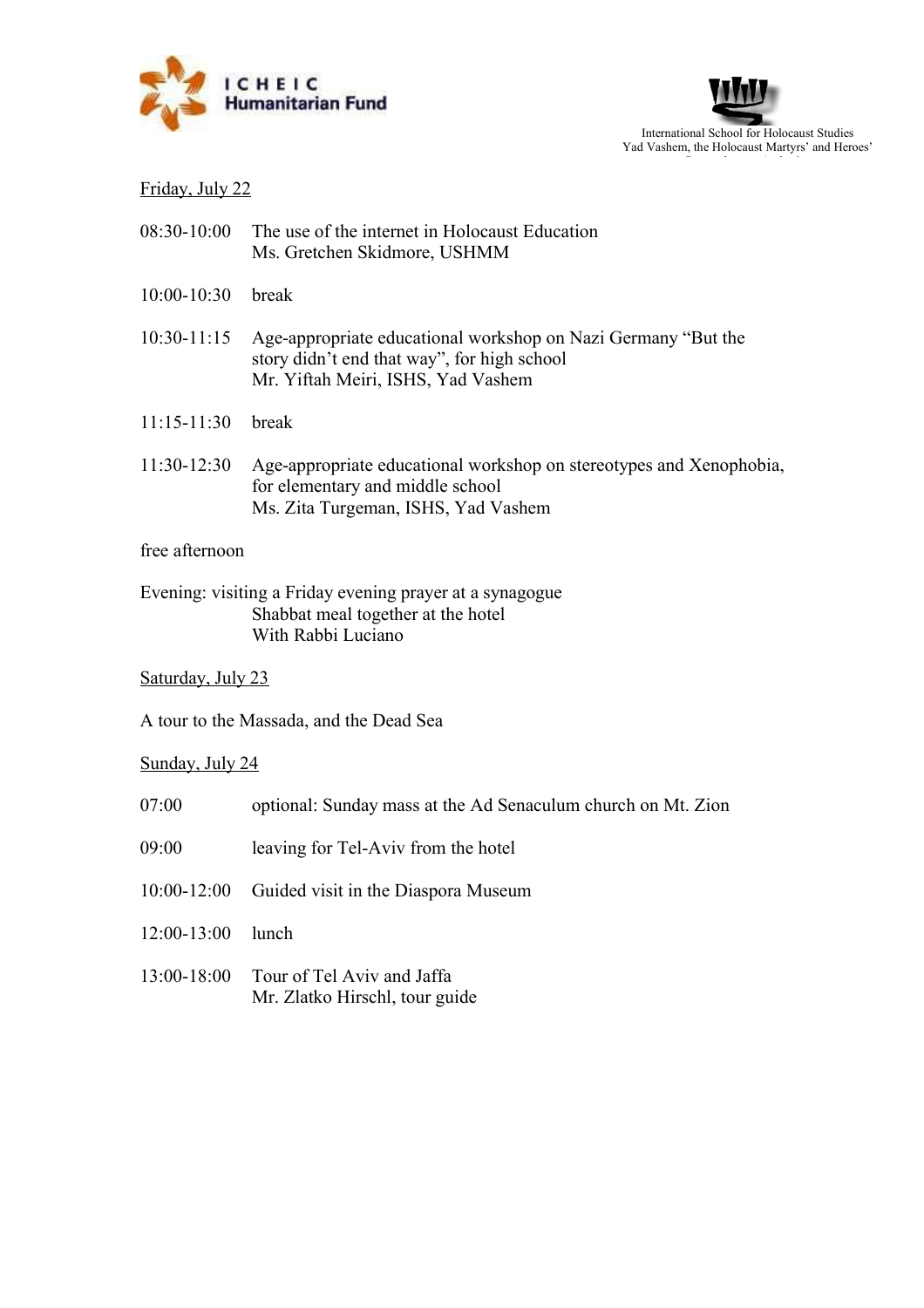



# Monday, July 25

| introduction to the subject of the Ghettos<br>Mr. Yiftah Meiri, ISHS, Yad Vashem                                                                                                                                                                                                                                                                                   |
|--------------------------------------------------------------------------------------------------------------------------------------------------------------------------------------------------------------------------------------------------------------------------------------------------------------------------------------------------------------------|
| introduction to age-appropriate workshops in the subject of the<br>ghettos-<br>"Between the Worlds- Social Circles in the Theresienstadt Ghetto" and<br>"As In Days Gone By- Struggling for Cultural and Spiritual Life in<br>Ghetto Lodz"- for high school<br>"Memories in a box"- for primary school<br>Mr. Yiftah Meiri and Ms. Michal Berman, ISHS, Yad Vashem |
| break                                                                                                                                                                                                                                                                                                                                                              |
| workshop in two groups, by choice, on the two subjects<br>Mr. Yiftah Meiri and Ms. Michal Berman, ISHS, Yad Vashem                                                                                                                                                                                                                                                 |
| break                                                                                                                                                                                                                                                                                                                                                              |
| introduction to the Pedagogical Center<br>Ms. Michal Berman, director, Pedagogical Center, Yad Vashem                                                                                                                                                                                                                                                              |
| lunch break and free time in Yad Vashem                                                                                                                                                                                                                                                                                                                            |
| The Stages of the "Final Solution"<br>Dr. David Silberklang, Yad Vashem                                                                                                                                                                                                                                                                                            |
| break                                                                                                                                                                                                                                                                                                                                                              |
| Educational workshop on the book "The soldier with the Golden<br>buttons" by Miriam Aviezer Steiner<br>Ms. Miriam Aviezer-Steiner and Ms. Zita Turgeman, ISHS, Yad<br>Vashem                                                                                                                                                                                       |
|                                                                                                                                                                                                                                                                                                                                                                    |

Evening at hotel: Israeli folk dance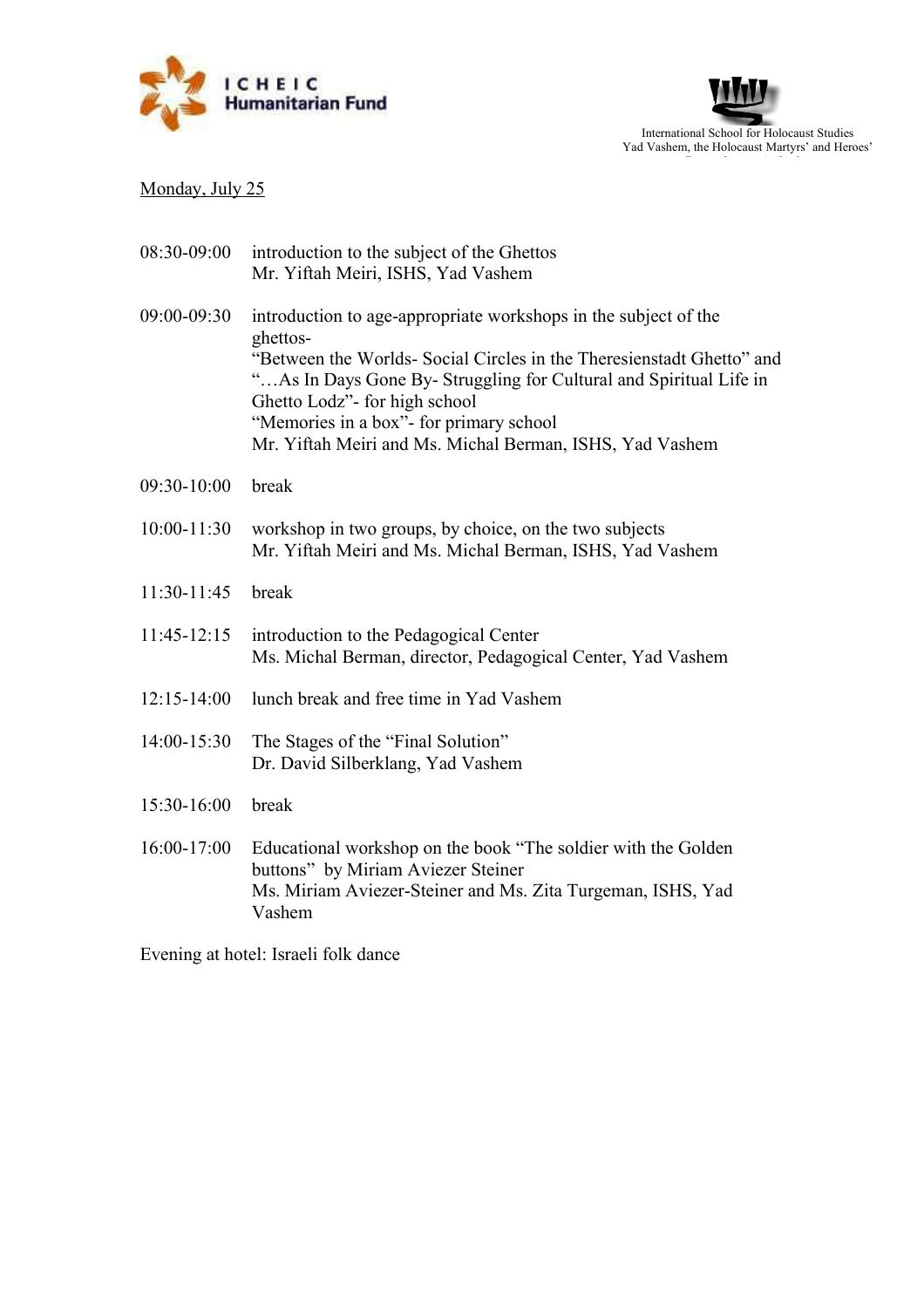



### Tuesday, July 26

| 08:30-10:00 Croats, Israelis and the Holocaust- putting the focus on us- debriefing |
|-------------------------------------------------------------------------------------|
| with Dr. Natan Kellerman, AMCHA                                                     |

- 10:00-10:30 break
- 10:30-12:00 An educational unit on the Jasenovac camp Ms. Hava Baruch, ISHS, Yad Vashem
- 12:00-13:00 lunch break
- 13:00-14:30 Educational tour of Yad Vashem Ms. Zita Turgeman, ISHS, Yad Vashem
- 14:30-15:00 break
- 15:00-17:00 How to use testimonies in the classroom- a workshop with Holocaust survivors

#### Wednesday, July 27

- 08:30-10:00 Educational workshop on "Return to life"- how Holocaust survivors continued their life after liberation Ms. Hava Baruch, ISHS, Yad Vashem
- 10:00-10:30 break
- 10:30-11:30 Educational workshop on Righteous among the Nations Ms. Zita Turgeman, ISHS, Yad Vashem
- 11:30-13:30 lunch break and free time in Yad Vashem
- 13:30-16:30 Presentations of the Croat participants with pedagogical discussion with YV staff

evening at hotel: optional meeting with Ms. Marsha Goren, the manager of "Global Dreamers", an international educational project

#### Thursday, July 28

- 08:30-10:00 Holocaust denial- workshop Ms. Shira Magen, ISHS, Yad Vashem
- 10:00-10:30 break